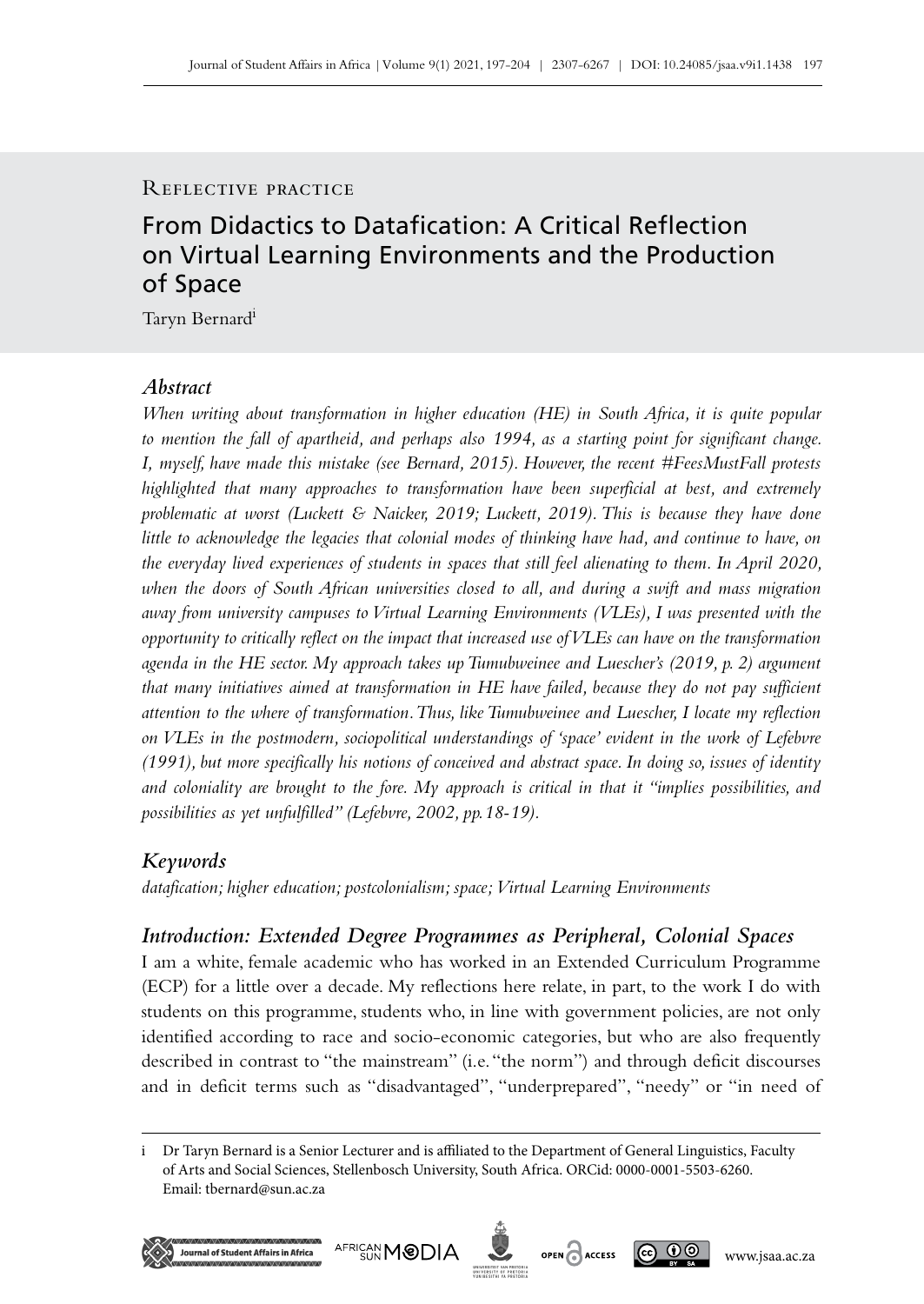support". Since my reflections also relate to VLEs and eLearning, it is also important to mention here that, given the selection criteria for many ECP programmes across the country (which include attention to socio-economic status factors), it is likely that many students on ECPs would typically not be considered digital natives, and would have experienced the data – and digital – divide before and during the pandemic. I return to this point in the following section.

ECPs, which exist in some form in 24 universities across South Africa, are considered to be a type of intervention that aims to increase access and success rates to the category of student outlined above. This is often done by *segregating* these students in different ways, and *extending* the time of enrolment, typically by an additional academic year, in order to include additional support modules. These support modules aim to *develop* numeracy, literacy and other skills in order to make the discourses of the disciplines more explicit – thus to grant 'epistemological access' to disciplinary knowledge. However, in a powerful contribution towards understanding ECPs and the impact they have on the experiences of students, Luckett (2019) offered a postcolonial critique of these programmes. This means that, rather than adopting the normalised developmental and modernist paradigm which portray ECPs "as a liberal anti-apartheid project motivated by a concern for equity and social justice" Luckett (2019, p. 41) reframes them "as a modernising project within a developmentalist paradigm". Through this lens, ECPs can be likened to the type of education endeavour offered by the colonial powers which sought to civilise "the natives" in order to make them fit for modernity (Luckett, 2019, p. 41). In offering this critique, Luckett urges us to question whether separate remedial programmes such as ECPs are tenable, given that, in their current form, students "speak from subject positions that still feel colonized" (Luckett, 2019, p. 38) when it is "particularly urgent that black students feel 'at home' in their universities, they must have their sense of agency restored and come to recognise themselves as sources of meaning-making" (Luckett, 2019, p. 54).

The motif of 'home', the metaphor of 'the university as home' and it's relation to 'space', the embodiment of space, and the impact that 'space' has on the identities of students at South African universities is an important topic, one that has been taken up by many scholars in various forms (see Bangeni & Kapp, 2005). Tumubweinee and Luescher (2019), for example, analysed the ways in which 'space' is discursively constructed in South African policy documents, arguing that many initiatives aimed at transformation in HE have failed because they do not pay sufficient attention to the *where* of transformation. During their analysis the authors found that 'space' "is almost consistently conceived only as an *object* in transformation" rather than "a socio-political *actor* in transformation" (Tumubweinee & Luescher, 2019, p. 10). This is an important distinction because:

We interact in this space and our interactions are limited or encouraged by this space. The way space is perceived, conceived and eventually experienced has a profound impact on students' experience of higher education.

(Tumubweinee & Luescher, 2019, p. 10)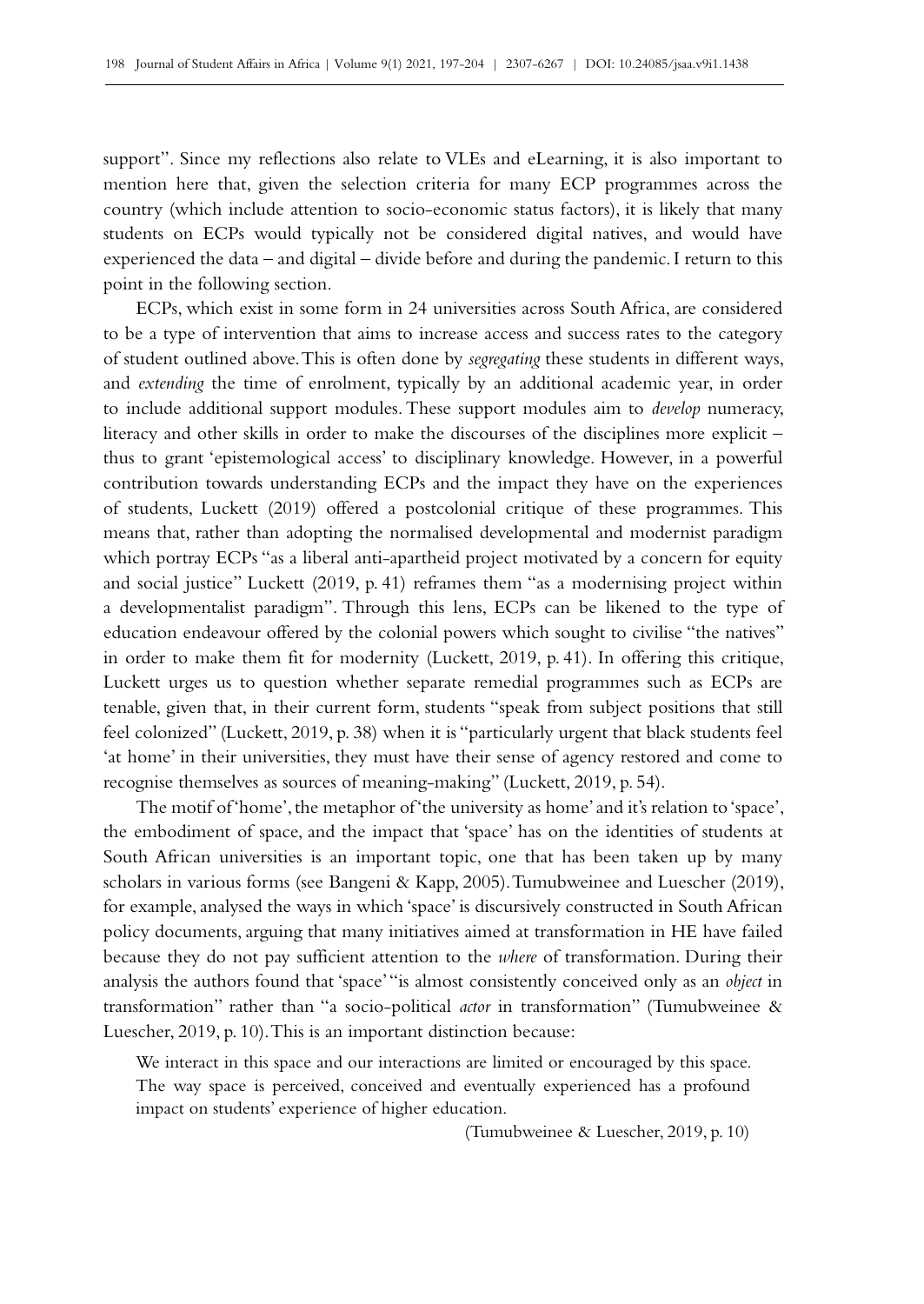Such an agentive understanding of space developed within a postmodern paradigm and with thinkers such as Lefebvre who wanted to understand the role of representation and power in the production of space. Tumubweinee and Luescher (2019)'s emphasis on space as *perceived*, *conceived* and experienced or *lived* in the quote above is a triad at the heart of Lefebvre's understanding of space, who was primarily concerned with how space is produced, the way in which space is abstractly conceived and the phenomenological spaces of lived experience (Wilson, 2013, p. 367). It is also important to note that Lefebvre's understanding of space developed as a reaction against capitalism and the technological tools of capitalism. In fact, Lefebvre argued that capitalism is not just about the production of things in space but, perhaps even more importantly, capitalism is about the production of space (Prey, 2015, p. 1). The relevance of this understanding of space to the internet (as cyber*space*) is discussed below.

## *E-Learning, Learning Analytics, VLEs and Datafication*

Since the development and increased use of the internet, the realm of cyberspace has not been excluded from the type of postmodern understandings of 'space' highlighted above (see, for example, Cohen, 2007). Most postmodern thinkers view cyberspace as an extension of everyday social practice rather than separate from it, since it is also experienced spatially, mediated by embodied human cognition and mediated through language and metaphors that reflect this embodied experience (i.e. "*home*page", "web*site*", "back", "forward"). In this regard the emergence of the internet can be conceptualised as the contemporary, "virtual", manifestation of the "explosion of spaces" which Lefebvre saw as capitalism's most transformative feature (Prey, 2015, p. 2).

As with many social institutions across the globe, corporate or otherwise, HE institutions have expanded into cyberspace for a variety of reasons – as a natural social progression in a digital society, for one, but also as an effort to participate in the Fourth Industrial Revolution, to create "smart campuses" and facilitate in the formation of "smart students" (Prinsloo, 2020). As a result, many social practices located in cyberspace are now part of university life. For example, electronic learning or "eLearning", which refers to the delivery of education and training through digital resources such as VLEs, as well as the practice of tracking students and/or collecting, measuring and analysing electronic educational data (known as "Learning analytics [LA]") for the purposes of understanding and potentially optimising eLearning. Today, Modular Object-Oriented Dynamic Learning Environment (Moodle) is "the world's most popular" VLE (<https://moodle.org/>). There are 168000 Moodle sites that are currently active, in 243 countries, with South Africa accounting for 1692 of those sites – many belonging to HE institutions [\(https://stats.](https://stats.moodle.org/sites/index.php?country=ZA) [moodle.org/sites/index.php?country=ZA](https://stats.moodle.org/sites/index.php?country=ZA)). There is no doubt that VLEs like Moodle are transforming how education is being distributed and consumed.

Much of the literature on Moodle focuses on its value a VLE and an LA tool. As a VLE, Moodle has been conceptualised according to a social constructivist view of education, and "facilitates a mix of learning approaches, integrating readings, lecture videos, online reflections, quizzes and group discussion forums, utilising both asynchronous and real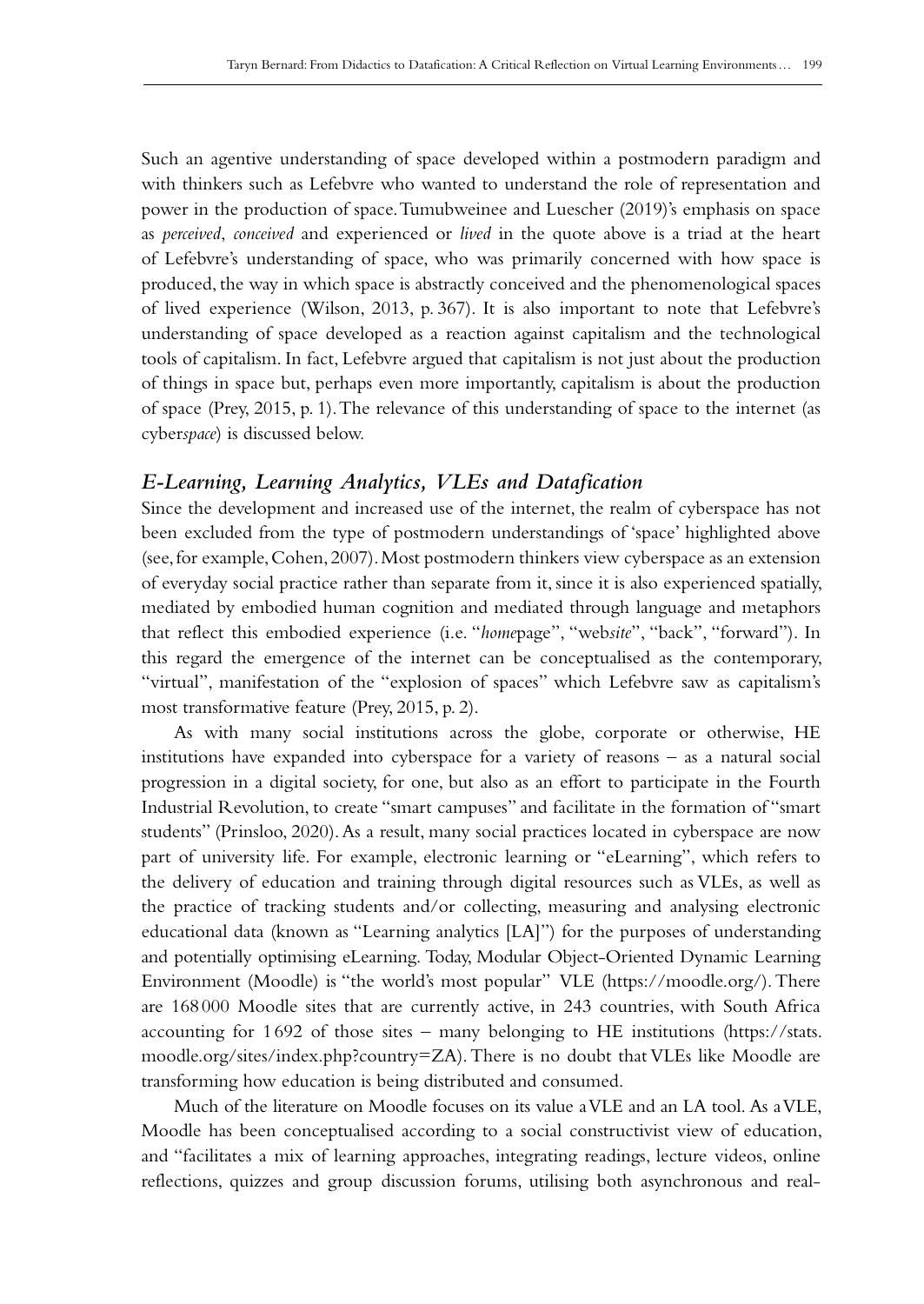time interaction" (Spiegel et al., 2017, pp. 277-278). When considering its value as a VLE, Mpungose (2020, p. 102) claims that Moodle facilitates the decolonisation of the university curriculum because of functions that enable facilitators to "encourage the changing of mind-set and sharing of lived experiences during the teaching and learning process". As an LA tool, Moodle is applauded because it gathers a variety of data: personal data, usage data (time spent, number of downloads, login frequency, log reports and number of views), learning data (participation for a particular activity, for example, grades, comments and feedback), allowing facilitators, researchers and other decision-makers to seek out the variables that contribute most to student learning in order to make predictions and improve performance (Mwalumbwe & Mtebe, 2017). This literature mostly resonates with the grander utopian, and "mythological" (Boyd & Crawford, 2012, p. 667) story that digital data, especially mass amounts of divergent digital data produced at an incredible speed (i.e. "Big Data") offers the potential of new knowledge, insights and higher forms of intelligence that can be used to address various societal ills. This utopian story is also rooted in the idea that quantitative data is objective and the mathematical and statistical models used to analyse this data are more efficient, reliable, accurate and effective (Boyd & Crawford, 2012, pp. 663-664), an ideology which van Dijck (2014, p. 198) refers to as "dataism". It is also proclaimed that digital data, particularly Big Data, leads to greater transparency by linking disparate sources of information, and that it can democratise decision-making by rendering "social processes and social relations more knowable and more controllable" (Selwyn, 2015, p. 66). One recent example is offered by Renick (2020), who reports on a project at Georgia State University to address "achievement gaps" (Renick, 2020, p. 119) at the University, where "graduation rates were 22% for Latinos, 29% for African Americans, and 18% for African American males. Low-income students completed degrees at only a 24% rate". The author presents a utopian narrative of the "high tech" processes used to track, monitor and contact students frequently ("high touch"): "Today, *thanks* [emphasis added] to a campus-wide commitment to student success and more than a dozen databased programmes implemented over the past several years, Georgia State's achievement gaps are gone" (Renick, 2020, p. 119).

However, not all scholars are as optimistic as Renick (2020) about the impact of technology, digital data and student tracking on the student experience. Boyd and Crawford (2012, p. 667) emphasise that, far from being objective, "working with Big Data is still a subjective, interpretative act". In focusing on technology and data, Renick (2020) seems to have overlooked important criticisms that have been directed towards the conceptual metaphor of "achievement gaps" and its links to a deficit discourse of individuals and communities – the same deficit discourse used to describe students on ECPs. This discourse is problematic because it masks the social and institutional histories and prejudices that led to and sustains these "gaps". The research thus perpetuates the idea that "closing an 'achievement gap', and equalising or levelling the school system, will lead to greater equality across society (Macgilchrist, 2019, p. 80). This means that, while Georgia State University could be commended for moving away from highly selective admissions processes to improve retention rates, critical questions need to be asked about their "commitment to the systematic use of data" that has been segmented according to "racial, ethnic, and economic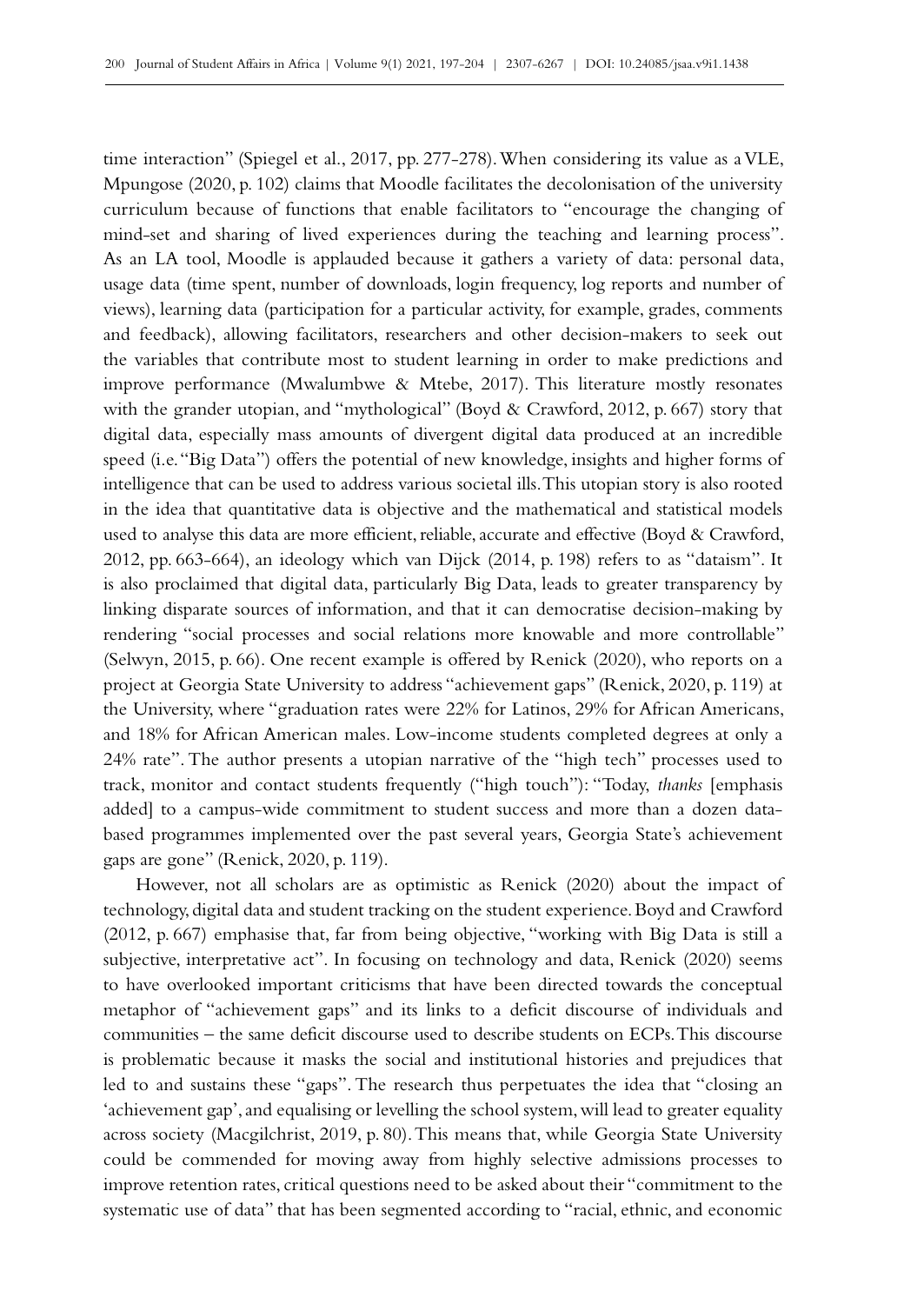groups". Questions should be asked about whether universities should "become far more proactive in tracking students *daily* [emphasis added]" to identify "when they go off path" (Renick, 2020, pp. 119-120). Which implies, of course, that there is only one path to follow.

VLEs like Moodle have not been analysed in terms of their ability to *produce* space, and the impact that this process can have on the transformation agenda within HE institutions across the globe. This is an important focus area because, to return to Tumubweinee and Luescher's (2019, p. 10) quote "the way space is perceived, conceived and eventually experienced has a profound impact on students' experience of higher education". To consider VLEs as producers of space is to consider how stakeholders involved in producing VLE platforms abstractly conceive of space, why they do so, and how these *conceived* spaces have, or could have, an impact on *lived* experiences (Wilson, 2013, p. 367). In keeping in line with the ideological underpinnings of Lefebvre's work, to consider VLEs as a *producer of space* is to also consider their role within *material* or *social space*, which was in Lefebvre's time – and is increasingly so – dominated by the capitalist logic of accumulation. Zuboff (2015, p. 77) defines this logic as:

…the taken-for-granted context of any business model. It defines objectives, successes, failures and problems. It determines what is measured, what is passed over; how resources and people are allocated and organized; who is valued in what roles; what activities are undertaken – and to what purpose. The logic of accumulation produces its own social relations and with that its conceptions and use of authority and power.

In contrast to *social space*, Lefebvre (1991, p. 38) conceptualised *conceived space* as "the space of scientists, planners, urbanists, technocratic subdividers and social engineers". In the digital age, *conceived space* is the space of a select group of new specialists: coders, programmers and engineers, data brokers, and in the context of higher education, "online platform/programme providers, as well as individual, institutional and organizational researchers" (Prinsloo, 2020, p. 368). *Conceived space* for Lefebvre was also *abstract space*, since it is "the location and source of abstractions". *Abstract space* is a result of capitalist social relations, of technocratic rationality, where diversity and richness of social life is reduced to homogeneity, to divisibility and interchangeability through the emphasis on *quantification* and Cartesian notions of time and space as "homogenous, continuous and emptied of all natural and social content" (Wilson, 2013, p. 368).

Lefebvre's understandings of *conceived* and *abstract space* offers interesting insights into VLEs as tools that are contributing to the datafication of HE, to a process "by which objects, behaviors, actions, motions, communications and spaces are converted into machine-readable data flows" (Smith, 2016, p. 114). During this process, individuals are turned into data representations, which have also been termed "dividuals" (Deleuze, 1995) or "data doubles", representations which are quite different from the "fleshy bodies" from which the representations developed (Lupton, 2014, p. 82) but are nevertheless analysed, classified, evaluated ("surveilled") and targeted for different reasons. These mechanisms of extraction, analysis, and ultimately also control, are often illegible to, or hidden from, the sources of the data, thus effectively exiling people from their own behaviour (Zuboff, 2015, p. 75).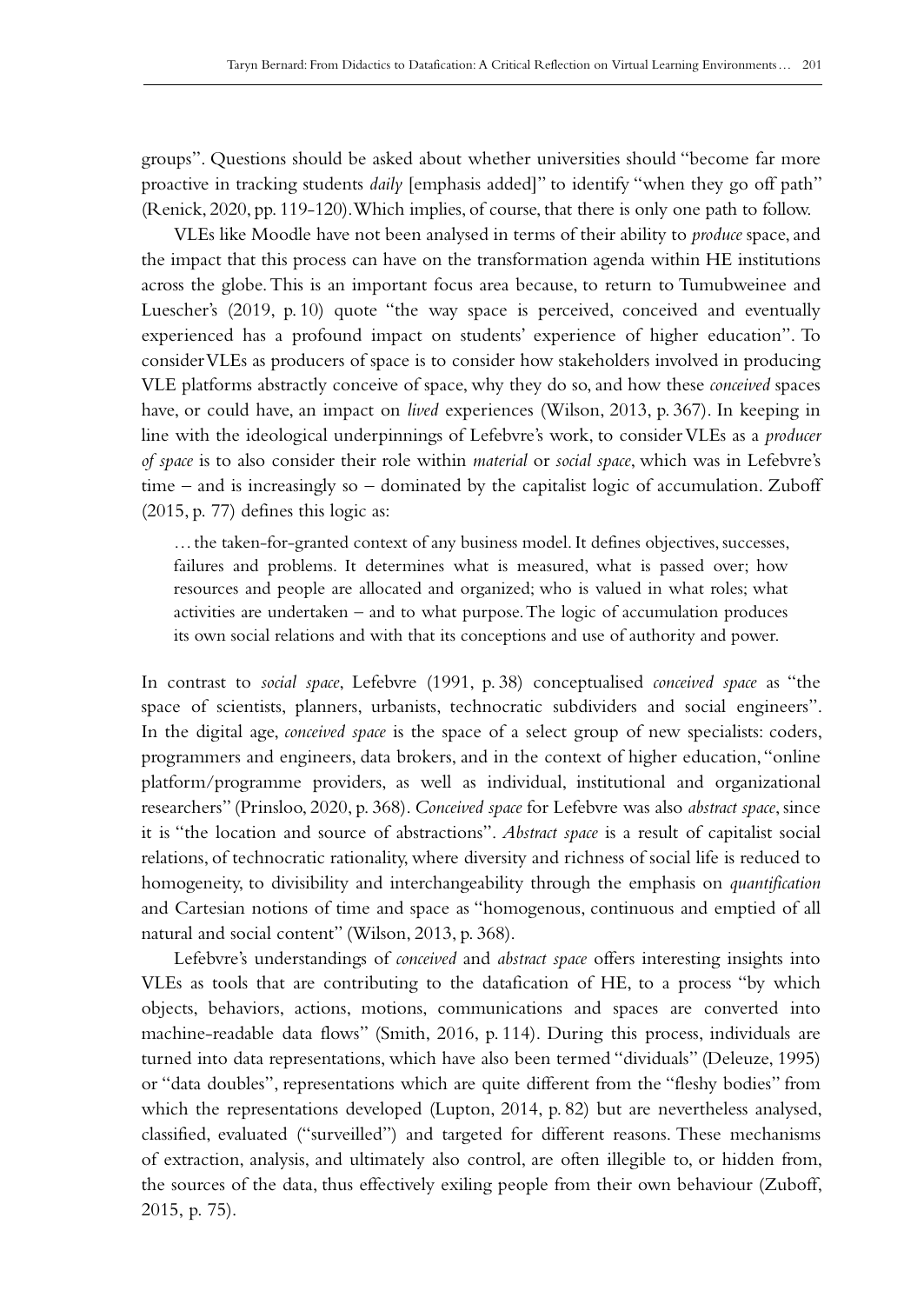Thus, *conceived* and *abstract space* is also the realm of alienation, it is the realm of "human action stripped of their living substance' (Trebitsch in Wilson, 2013, p. 366). In understanding *abstract space* as the spatial dimension of representation, of quantification and alienation, it is easy to understand why scholars have understood Big Data and datafication as "data colonialism" (Beer 2019, Prinsloo 2020), as an "extension of a global process of extraction that started under colonialism and continues through industrial capitalism" (Couldry and Mejias in Prinsloo 2020, p. 367). Only now, instead of raw material and labour, what is being appropriated is a new type of raw material produced by technological tools through our day-to-day social practices, often in ways that is beyond the control of the person to whom the data relates and in ways that remain unknown to them (Couldry and Mejias in Prinsloo 2020, p. 367). The point is that the underlying algorithms, the ways in which data are produced and used and the role of software companies and educational technology providers, amongst other things, are hardly understood, and very little is understood about the ethical implications of these tools (Boyd & Crawford, 2012, p. 673, Jarke & Breiter, 2019, p. 1, Selwyn, 2015, pp. 566-567, Jones & McCoy, 2019, pp. 58‑59).

### *Conclusion*

The #FeesMustFall protests and associated movements urged us to recognise that many approaches to transformation, including the formation of ECPs, have done little to acknowledge the legacies that colonial modes of thinking have had, and continue to have, on the everyday lived experiences of students in spaces that still feel alienating to them. Similarly, Luckett's (2019) postcolonial critique of ECPs highlights that, despite best efforts aimed at diversity and inclusivity, these programmes not only segregate students into separate, remedial spaces, but result in the discursive construction of ECP students in a way that is in opposition to "the norm" (or "the mainstream") and through deficit discourses and in deficit terms such as "disadvantaged" or "underprepared". When viewed through a postcolonial lens, ECPs can also be likened to the type of education endeavour offered by the colonial powers who sought to civilise "the natives" in order to make them fit for modernity (Luckett, 2019, p. 41).

When the Covid pandemic prompted a swift and mass migration to VLEs such a Moodle, I was presented with the opportunity to critically reflect on the impact that increased use of VLEs could have on the decolonisation agenda in HE and on ECP students in particular. I located my reflection within postmodern understandings of space (Lefebvre, 1991) and did not contemplate the problems that arise when students do not have access to technology or the internet but rather focused on the trail of data that each student leaves behind when using VLEs, whether they know that this data is being collected, whether they know what data is being collected, how it is being collected and analysed, by whom, and to what ends. Outside of HE, many critical theorists have urged us to consider similar processes as a form of surveillance by those with agency and power, as "Big Brother" or "Big Other" (Zuboff, 2015, p. 77), an Orwellian nightmare. Comparisons have also been made to Franz Kafka's *The Trial* in which the protagonist, Josef K., wakes up to a world of "bureaucratic indifference, arbitrary errors, and dehumanisation, a world where people feel powerless and vulnerable, without any form of participation in the collection and use of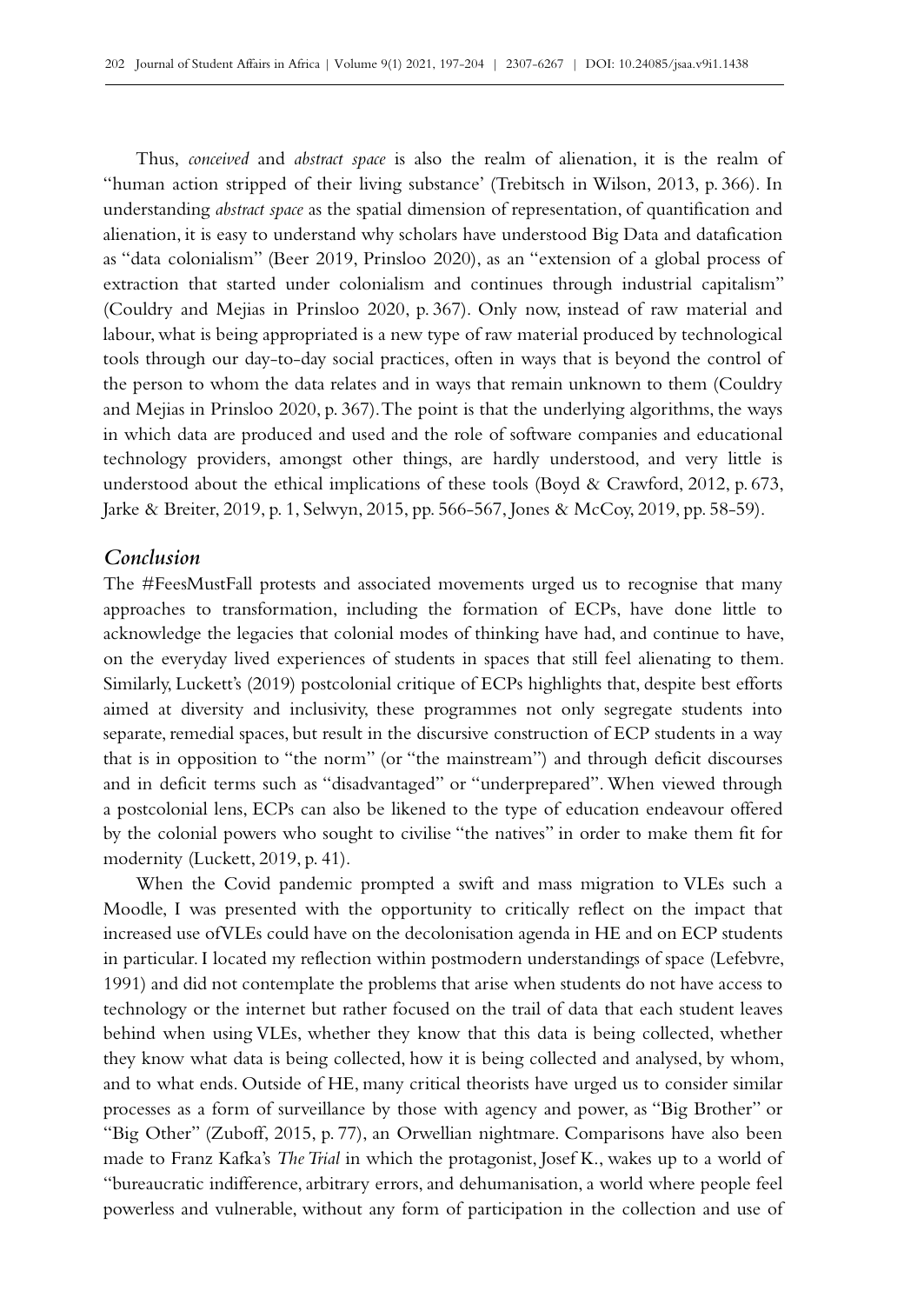their information" (Solove 2001, p. 1398). One can imagine a similar scenario in HE if the nature of the data, the manner in which it is collected, collated, analysed and used remains illegible to, or hidden from students, the sources of the data, at the same time at which the data impacts on their lived experience in significant ways.

Furthermore, proponents of LA in HE usually view the collection and analysis of student data in optimistic terms, as a mechanism to enhance learning. However, these discussions usually take place outside of an overt acknowledgement of the "neoliberali‑ sation" of the university, and the way in which this space is increasingly being dominated by the logic of profit and accumulation – a logic with its own power dynamic that determines how people are organised and how much they are valued, a logic not dissimilar to colonialist logic (Zuboff, 2015; Beer, 2019; Bernard, 2020; Prinsloo 2020). Thus, when considering VLEs, such considerations should not take place outside of the ideologies that shape the datafication of HE, as they could ultimately thwart our efforts to transform HE spaces into spaces where a diverse group of students can participate equally, and where all students feel at ease and at home.

#### *References*

- Bangeni, B. & Kapp, R. (2005). Identities in transition: Shifting conceptions of home among "black" South African university students. *African Studies Review, 48*(3), 1‑19. [https://doi.org/10.1353/arw.](https://doi.org/10.1353/arw.2006.0004) [2006.0004](https://doi.org/10.1353/arw.2006.0004)
- Beer, D. (2019). *The data gaze*. Sage.
- Bernard, T. (2020). Corporate social responsibility in postcolonial contexts: A critical analysis of the representational features of South African corporate social responsibility reports. *Critical discourse studies.* Advance online publication.<https://doi.org/10.1080/17405904.2020.1798797>
- Bernard, T. (2015). The discursive construction of foundation programmes in South African media texts*. South African Journal of Higher Education, 29*(1), 238‑261.
- Boyd, D. & Crawford, K. (2012). Critical questions for big data. *Information, Communication & Society, 15*(5), 662‑697. <https://doi.org/10.1080/1369118X.2012.678878>
- Cohen, J.E. (2007). Cyberspace as/and space. *Columbian Law Review, 107,* 210‑256.
- Deleuze, G. (1995). Postscript on control societies. In G. Delueze, *Negotiations 1972‑1990* (pp.177‑182). Columbia University Press.
- Jarke, J. & Breiter, A. (2019). Editorial: The datafication of education. *Learning, Media and Technology, 44*(1), 1‑6.<https://doi.org/10.1080/17439884.2019.1573833>
- Jones, K.M.L. & McCoy, C. (2019). Reconsidering data in learning analytics: opportunities for critical research using a documentation studies framework. *Learning, Media and Technology, 44*(1), 52‑63. <https://doi.org/10.1080/17439884.2018.1556216>
- Lefebvre, H. (1991). *The production of space.* Blackwell. (Original work published 1974.)
- Lefebvre, H. (2002). *Critique of everyday life* (Vol. 2). Verso. (Original work published 1961.)
- Luckett, K. (2019). A critical self-reflection on theorising education development as 'epistemological access' to 'powerful knowledge'. *Alternation, 26*(2), 36‑61. [https://doi.org/10.29086/2519-5476/](https://doi.org/10.29086/2519-5476/2019/v26n2a3) [2019/v26n2a3](https://doi.org/10.29086/2519-5476/2019/v26n2a3)
- Luckett, K. & Naicker, V. (2019). Responding to misrecognition from a (post)/colonial university. *Critical Studies in Education, 60*(2), 187‑204.<https://doi.org/10.1080/17508487.2016.1234495>